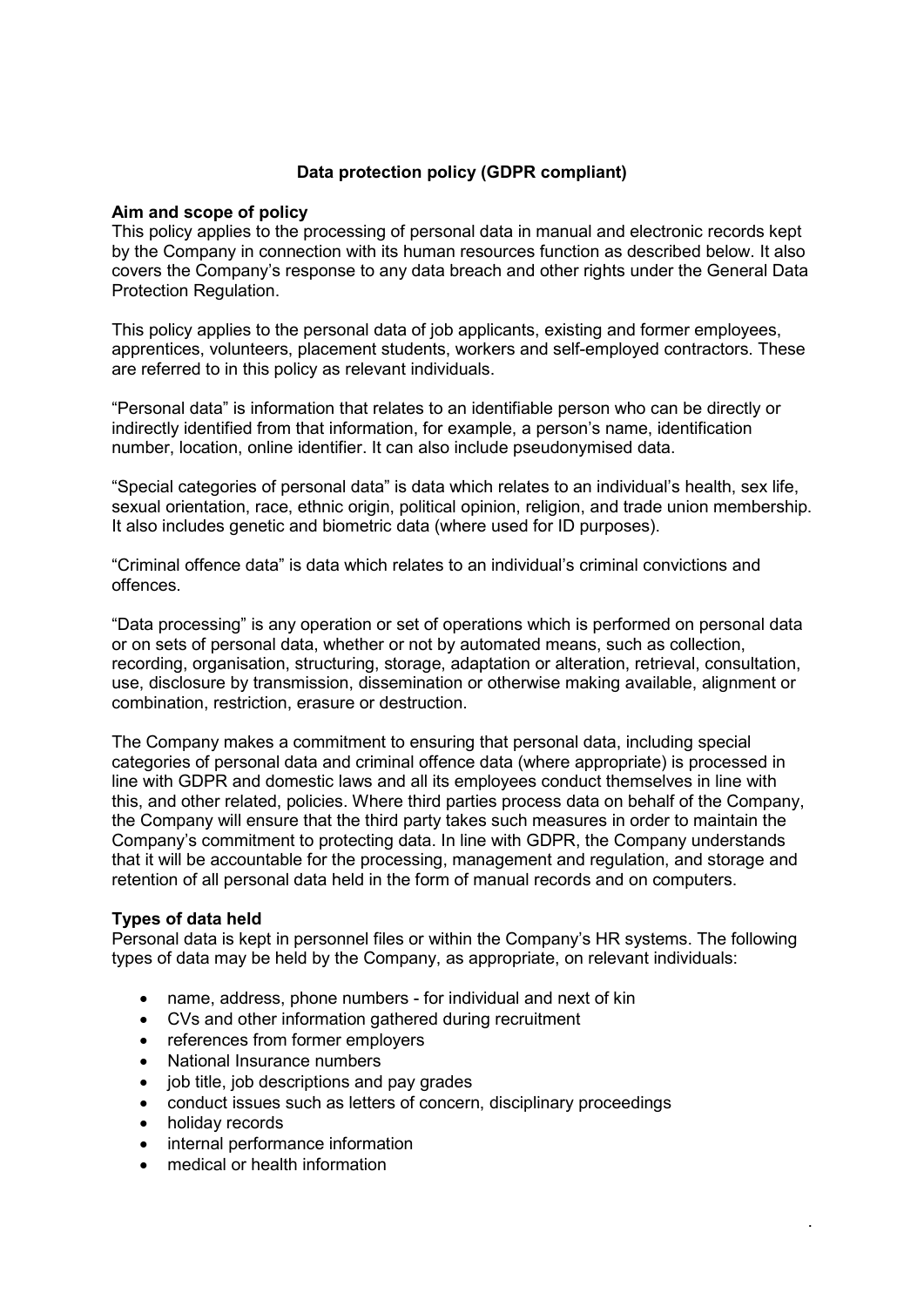- sickness absence records
- tax codes
- terms and conditions of employment
- training details.

Relevant individuals should refer to the Company's privacy notice for more information on the reasons for its processing activities, the lawful bases it relies on for the processing and data retention periods.

## **Data protection principles**

All personal data obtained and held by the Company will:

- be processed fairly, lawfully and in a transparent manner
- be collected for specific, explicit, and legitimate purposes
- be adequate, relevant and limited to what is necessary for the purposes of processing
- be kept accurate and up to date. Every reasonable effort will be made to ensure that inaccurate data is rectified or erased without delay
- 
- not be kept for longer than is necessary for its given purpose<br>• be processed in a manner that ensures appropriate security of be processed in a manner that ensures appropriate security of personal data including protection against unauthorised or unlawful processing, accidental loss, destruction or damage by using appropriate technical or organisation measures
- comply with the relevant GDPR procedures for international transferring of personal data.

In addition, personal data will be processed in recognition of an individuals' data protection rights, as follows:

- the right to be informed
- the right of access
- the right for any inaccuracies to be corrected (rectification)
- the right to have information deleted (erasure)
- the right to restrict the processing of the data
- the right to portability
- the right to object to the inclusion of any information
- the right to regulate any automated decision-making and profiling of personal data.

## **Procedures**

The Company has taken the following steps to protect the personal data of relevant individuals, which it holds or to which it has access:

- it appoints or employs employees with specific responsibilities for:
	- a. the processing and controlling of data
	- b. the comprehensive reviewing and auditing of its data protection systems and procedures

**.**

c. overviewing the effectiveness and integrity of all the data that must be protected.

There are clear lines of responsibility and accountability for these different roles.

 it provides information to its employees on their data protection rights, how it uses their personal data, and how it protects it. The information includes the actions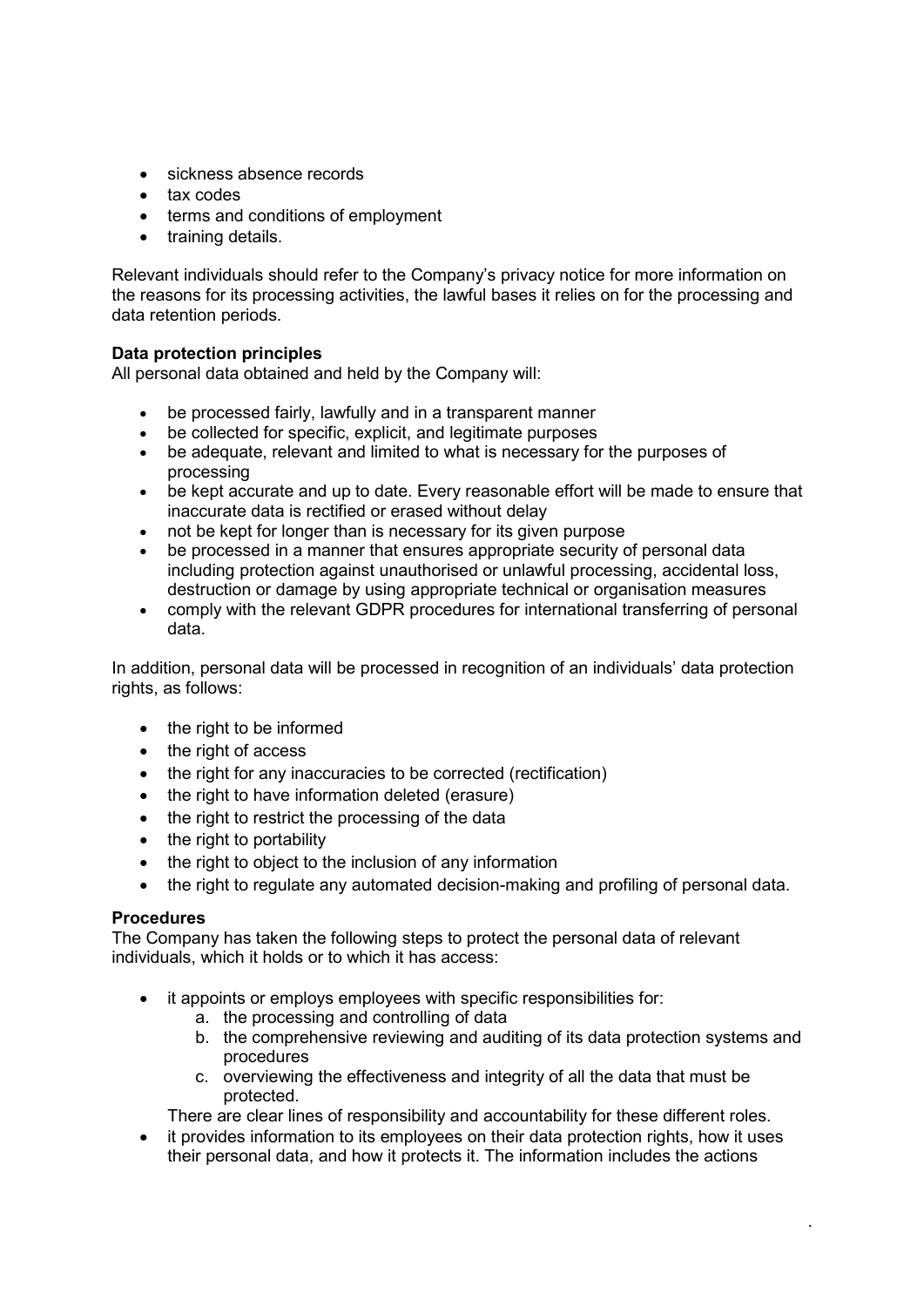relevant individuals can take if they think that their data has been compromised in any way

- it provides its employees with information and training to make them aware of the importance of protecting personal data, to teach them how to do this, and to understand how to treat information confidentially
- it can account for all personal data it holds, where it comes from, who it is shared with and also who it might be shared with
- it carries out risk assessments as part of its reviewing activities to identify any vulnerabilities in its personal data handling and processing, and to take measures to reduce the risks of mishandling and potential breaches of data security. The procedure includes an assessment of the impact of both use and potential misuse of personal data in and by the Company
- it recognises the importance of seeking individuals' consent for obtaining, recording, using, sharing, storing and retaining their personal data, and regularly reviews its procedures for doing so, including the audit trails that are needed and are followed for all consent decisions. The Company understands that consent must be freely given, specific, informed and unambiguous. The Company will seek consent on a specific and individual basis where appropriate. Full information will be given regarding the activities about which consent is sought. Relevant individuals have the absolute and unimpeded right to withdraw that consent at any time
- it has the appropriate mechanisms for detecting, reporting and investigating suspected or actual personal data breaches, including security breaches. It is aware of its duty to report significant breaches that cause significant harm to the affected individuals to the Information Commissioner, and is aware of the possible consequences
- it is aware of the implications international transfer of personal data internationally.

## **Access to data**

Relevant individuals have a right to be informed whether the Company processes personal data relating to them and to access the data that the Company holds about them. Requests for access to this data will be dealt with under the following summary guidelines:

- a form on which to make a subject access request is available from HR*.* The request should be made to HR.
- the Company will not charge for the supply of data unless the request is manifestly unfounded, excessive or repetitive, or unless a request is made for duplicate copies to be provided to parties other than the employee making the request
- the Company will respond to a request without delay. Access to data will be provided, subject to legally permitted exemptions, within one month as a maximum. This may be extended by a further two months where requests are complex or numerous.

**.**

Relevant individuals must inform the Company immediately if they believe that the data is inaccurate, either as a result of a subject access request or otherwise. The Company will take immediate steps to rectify the information.

## **Data disclosures**

The Company may be required to disclose certain data/information to any person. The circumstances leading to such disclosures include:

• any employee benefits operated by third parties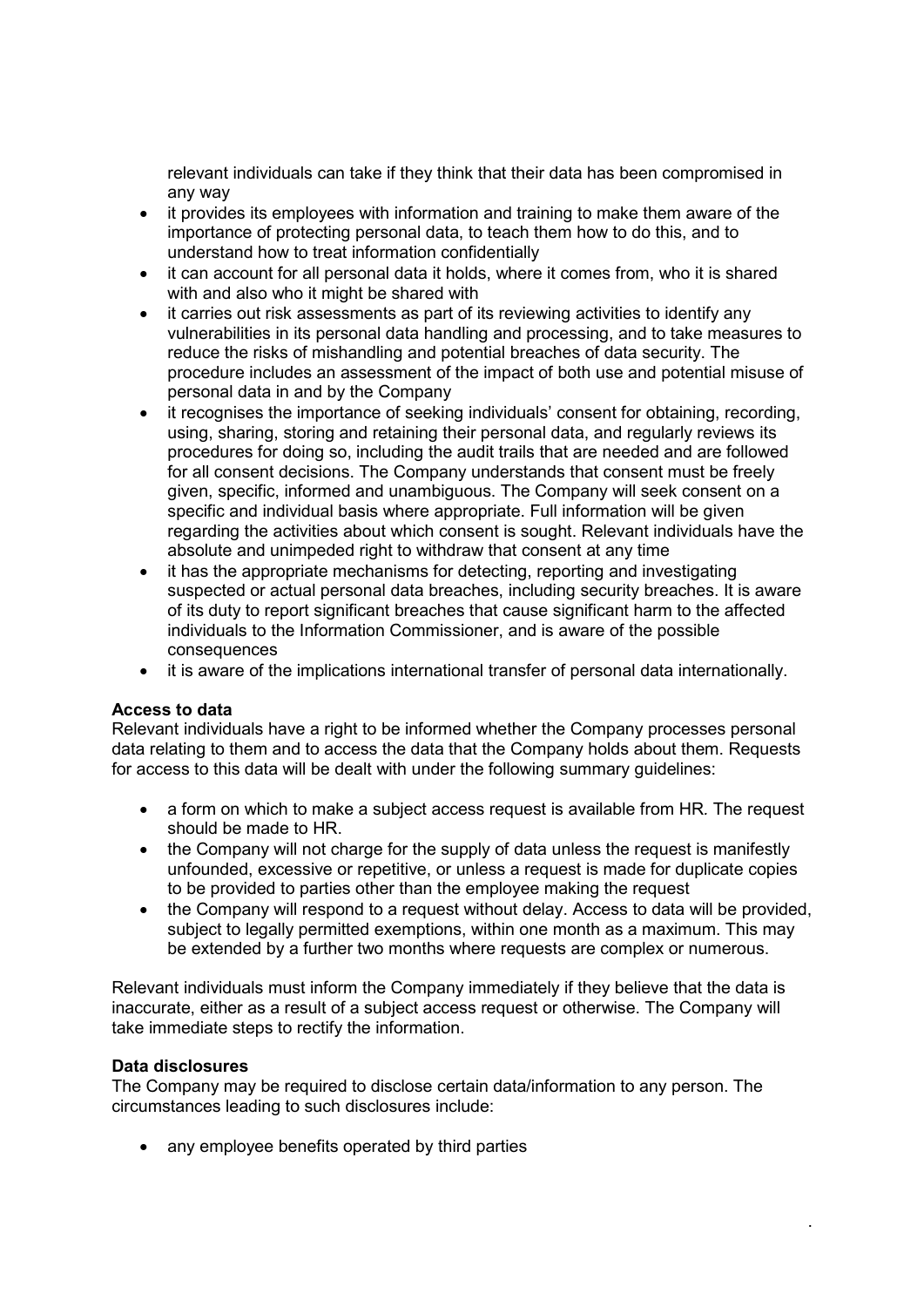- disabled individuals whether any reasonable adjustments are required to assist them at work
- individuals' health data to comply with health and safety or occupational health obligations towards the employee
- for Statutory Sick Pay purposes
- HR management and administration to consider how an individual's health affects his or her ability to do their job
- the smooth operation of any employee insurance policies or pension plans.

These kinds of disclosures will only be made when strictly necessary for the purpose.

## **Data security**

The Company adopts procedures designed to maintain the security of data when it is stored and transported.

In addition, employees must:

- ensure that all files or written information of a confidential nature are stored in a secure manner and are only accessed by people who have a need and a right to access them
- ensure that all files or written information of a confidential nature are not left where they can be read by unauthorised people
- check regularly on the accuracy of data being entered into computers
- always use the passwords provided to access the computer system and not abuse them by passing them on to people who should not have them
- use computer screen blanking to ensure that personal data is not left on screen when not in use.

Personal data relating to employees should not be kept or transported on laptops, USB sticks, or similar devices, unless authorised by the Senior Management Team*.* Where personal data is recorded on any such device it should be protected by:

- ensuring that data is recorded on such devices only where absolutely necessary
- using an encrypted system a folder should be created to store the files that need extra protection and all files created or moved to this folder should be automatically encrypted
- ensuring that laptops or USB drives are not left lying around where they can be stolen.

Failure to follow the Company's rules on data security may be dealt with via the Company's disciplinary procedure. Appropriate sanctions include dismissal with or without notice dependent on the severity of the failure.

## **International data transfers**

The Company may be required to transfer personal data to a country/countries outside of the EEA. This is because the Company occasionally services clients outside of the EEA. Where this occurs, the following safeguards are adopted appropriate corporate rules/standard data protection rules will be adhered to.

**.**